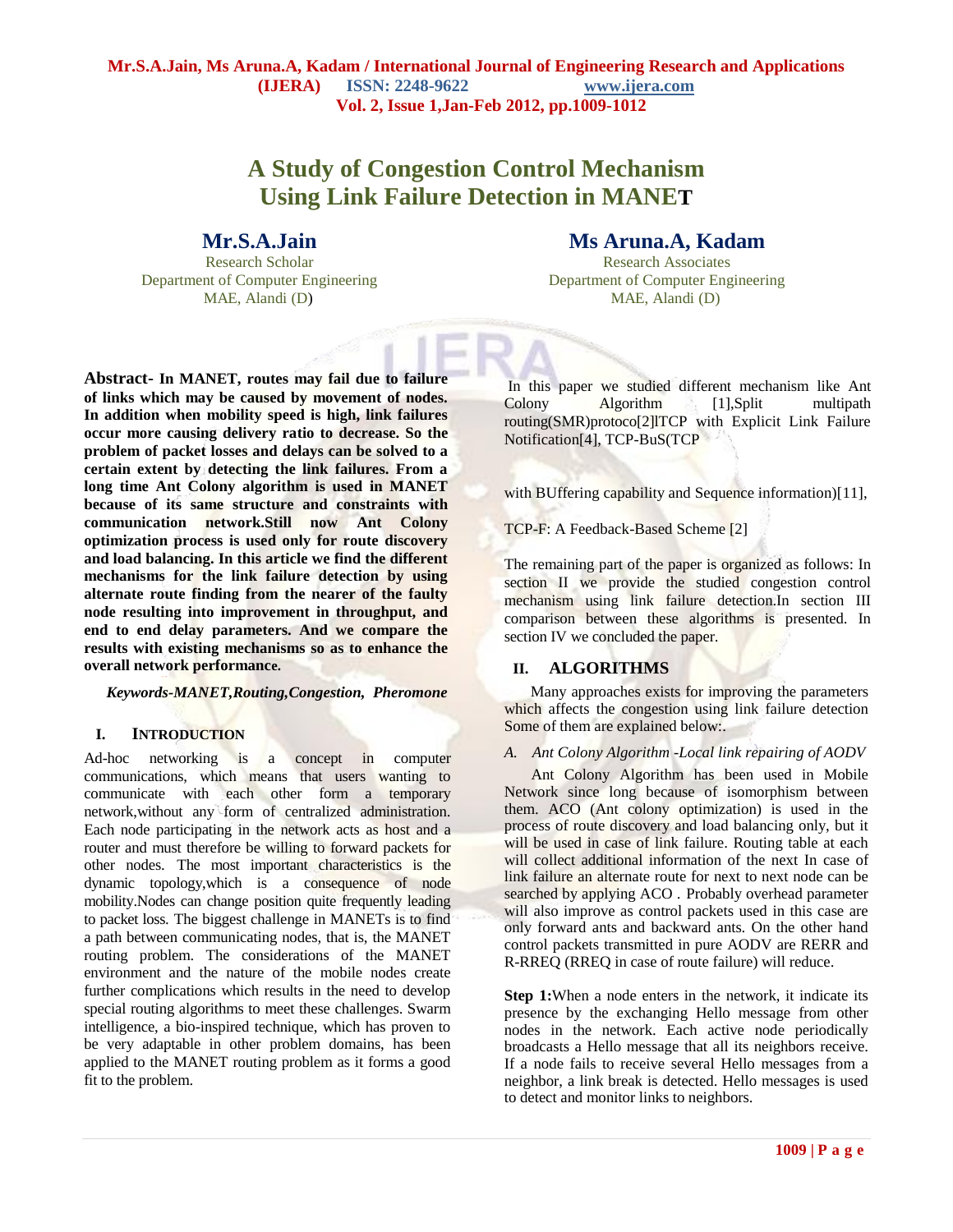#### **Mr.S.A.Jain, Ms Aruna.A, Kadam / International Journal of Engineering Research and Applications (IJERA) ISSN: 2248-9622 www.ijera.com Vol. 2, Issue 1,Jan-Feb 2012, pp.1009-1012**

**Step 2:** When data transmission is required from a source to a particular destination, source node broadcasts a Route Request (RREQ) for that destination. Intermediate nodes creates a route to source, when a RREQ is received. If the receiving node has not received this RREQ before, is not the destination and does not have a current route to the destination, it rebroadcasts the RREQ.

**Step 3**: Route Reply (RREP) is generated If the receiving node is the destination or has a current route to the destination. RREP is unicast in a hop-by-hop fashion to the source. As the RREP propagates, each intermediate node creates a route to the destination. When the source receives the RREP, it records the route to the destination.

**Step 4:** Source begin sending data through the available valid route. If multiple RREPs are received by the source, the route with the shortest hop count is chosen. During the transmission Route table at each node is maintained by updating the timer associated with the route from source to destination.

**Step 6** :*Neighbor detection*: All the neighbors of a particular node are exchanging hello message.Each node in the network is aware about its surrounding nodes.

**Step 7** :*Routing table management* **:**In this case routing table will have one additional column. This column will have IP address of next to next node in the active link, which is modified by RREP packet. RREP has information about all nodes present in the link i.e. generated by destination.

**Step 8 :***Ant-agent generation*: Two types artificial ant, forward ant (F-ANT) and backward ant (BANT), are utilizes to accomplish the route maintenance. F-ANT is in charge of establishing the pheromone routes from node 3 to its destination, at the same time, the pheromone routes from a destination to node 3 are created by B-ANT.

The formats of them are as follows:

F-ANT*<node address,Sequence ,number (Sn), Destination address,route records(dynamically increasing list ,including the intermediate nodes which F-ANT passed through and the corresponding arriving time),Hop count (Hc)>*

B-ANT*< node address,Destination address(the Source address of corresponding F-ANT),dynamical route records (its meaning same as in FANT),Sequence number (Sn)>*

**Step 9** :*Transition probability*: The transition probability from node i to node j for the kth ant as

$$
\begin{array}{rcl} k & \tau_{ij}^{\phantom{ij} \alpha}(t) \hspace{0.1in} \eta_{ij}^{\phantom{ij} \beta} \\ P_{ij} \left( t \right) \hspace{0.1in} = \hspace{0.1in} \begin{array}{rcl} \tau_{ij}^{\phantom{ij} \alpha}(t) \hspace{0.1in} \eta_{ij}^{\phantom{ij} \beta} \\ \sum_{k \in \mathbb{N}(s^{\phantom{ij} }_i \hspace{0.1in} \gamma} \tau_{ij}^{\phantom{ij} \alpha}(t) \hspace{0.1in} \eta_{ij}^{\phantom{ij} \beta} \end{array} \end{array}
$$

 $\tau_{ij}$ Where  $\frac{1}{i}$  and  $\frac{1}{i}$  are respectively the pheromone value and the heuristic value associated with the component. Furthermore,  $\alpha$  and  $\beta$  are positive real

parameters whose values determine the relative importance of pheromone versus heuristic information.

**Step 10** :Trail intensity: The trail intensity is updated according to the following formula

$$
\tau_{ij}(t) = (1-\rho) \tau_{ij} (t) + \Delta \tau_{ij} (t)
$$

#### *B. Split multipath routing(SMR)protocol*

SMR is an on-demand protocol that builds maximally disjoint routes. These scheme uses two routes for each session; the shortest delay route and the one that is maximally disjoint with the shortest delay route. We attempt to build maximally disjoint routes to avoid having certain links from being congested, and to efficiently utilize the available network resources. Providing multiple paths is useful in ad hoc networks because when one of the route is disconnected, the source can simply use other available routes without performing the route recovery process.

There are two approaches in SMR route maintenance.

1.Builds a new pair of routes when any existing route of the session is disconnected.

2. It performs rerouting only when both routes are broken. SMR had considerably fewer packet drops compared with DSR.

Split Multipath Routing (SMR) that establishes and utilizes multiple routes of maximally disjoint paths which helps minimizing route recovery process and control message overhead.

#### *C.* **TCP with Explicit Link Failure Notification**

Explicit Link Failure Notification technique is similar to TCP-F. However in contrast to TCP-F, the evaluation of the proposal is based on a real interaction between TCP and the routing protocol This interaction aims to inform the TCP agent about route failures when they occur. It use an ELFN message, which is piggy-backed on the route failure message sent by the routing protocol to the sender. The ELFN message is like a "host unreachable" Internet Control Message Protocol (ICMP) message, which contains the sender receiver addresses and ports, as well as TCP packet's sequence number On receiving the ELFN message, the source responds by disabling its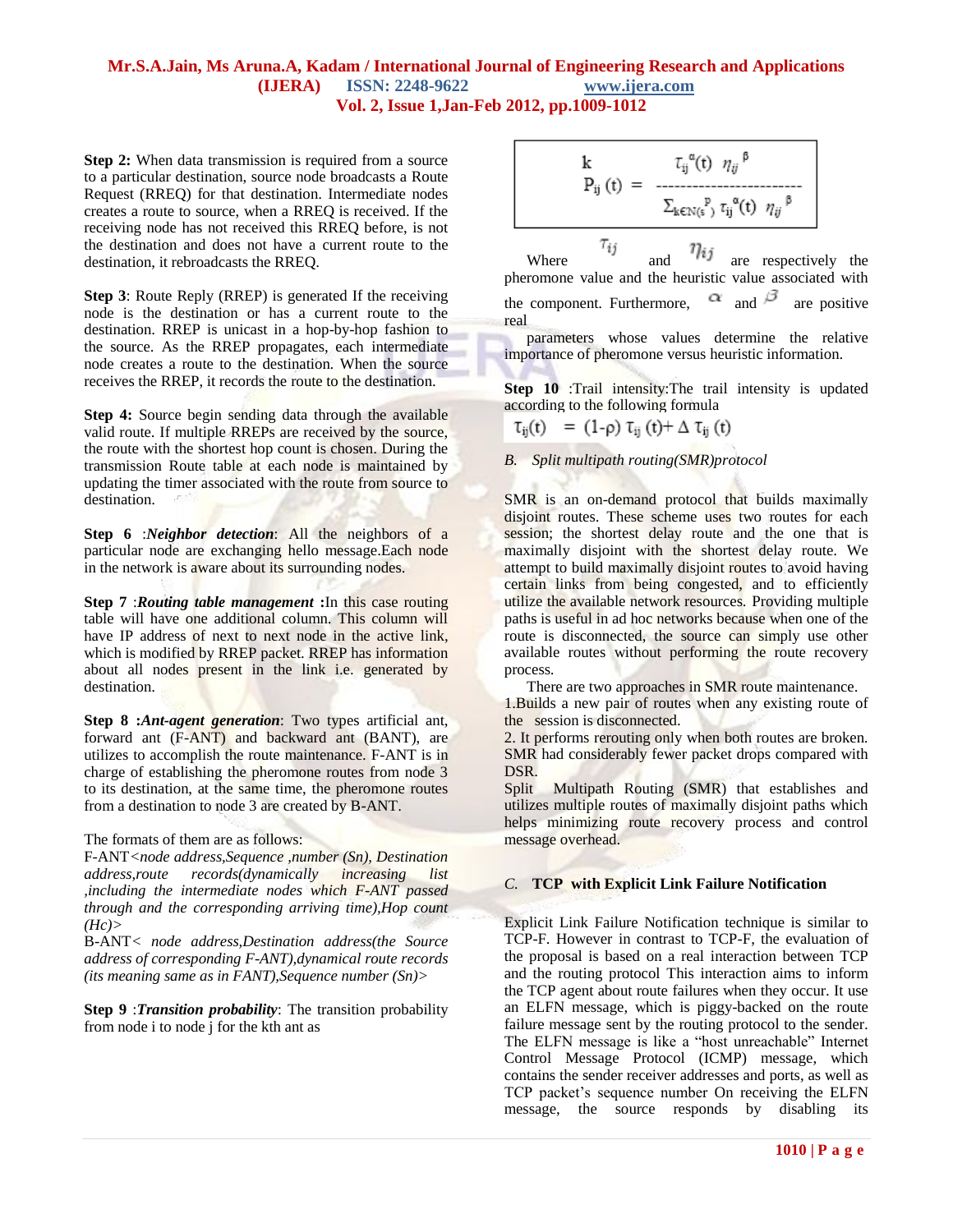#### **Mr.S.A.Jain, Ms Aruna.A, Kadam / International Journal of Engineering Research and Applications (IJERA) ISSN: 2248-9622 www.ijera.com Vol. 2, Issue 1,Jan-Feb 2012, pp.1009-1012**

retransmission timers and enters a "standby" mode. During the standby period, the TCP sender probes the network to check if the route is restored. If the acknowledgment of the probe packet is received, TCP sender leaves the standby mode, resumes its retransmission timers, and continues the normal operations*.*Transmission Control Protocol (TCP) used in the wired networks performs satisfactory and the overall throughput of the ad hoc network is low. It has been determined that Explicit Link Failure Notification (ELFN) implemented, significantly increases the throughput size.

#### *D.* **TCP-BuS:**

In TCP-Bus (TCP with BUffering capability and Sequence information), intermediate nodes buffer packets in case of a route failure instead of dropping them.The intention is to not having to retransmit all these packets. To avoid timeouts at the source when buffered packets are delivered after the route is reconstructed, the timeouts for these packets are extended.Selective retransmission requests by the destination node allow a fast recovery from lost buffered packets without the need

to wait for these extended timeouts to expire. A scheme for avoiding unnecessary retransmission requests is proposed. In order to ensure the delivery of control messages like route failure notifications, a reliable delivery scheme is suggested for these messages. To detect a re-established route both explicit notifications and probe packets, i. e., both the TCP-F and the ELFN way of detecting the new route, are examined.

#### *E.* **TCP-F: A Feedback-Based Scheme**

In TCP-Feedback scheme, the sender is forced to stop transmission without reducing window size upon route failure. As soon as the connection is reestablished, fast retransmission is enabled.TCP-F relies on the network layer at an intermediate node to detect the route failure due to the mobility of its downstream neighbor along the route. A sender can be in an active state or a snooze state. In the active state, transport layer is controlled by the normal TCP. As soon as an intermediate node detects a broken route, it explicitly sends a route failure notification (RFN) packet to the sender and records this event. Upon reception of the RFN, the sender goes into the snooze state, in which the sender completely stops sending further packets,and freezes all of its timers and the values of state variables such as RTO and congestion window size. Meanwhile, all upstream intermediate nodes that receive the RFN invalidate the particular route to avoid further packet losses. The sender remains in the snooze state until it is notified of the restoration of the route through a route reestablishment



Figure 4- State machine of TCP-F

# **III. COMPARISON**

In Ant Colony Algorithm,Overhead parameter will also improve as control packets used in this case are only forward ants and backward ants.Throughput and end to end delay parameters can be improved.In TCP-F Receipt of RFN at the source results in freezing of its state and reduces unnecessary SENDs as well as timeouts. Source can resume transmission earlier than in case of TCP which leads to increased throughput and reduction in the number of retransmissions. Avoids successfully undesired retransmissions from the source Improves the efficiency of source to receiver's delivery with the aid of buffer.

Split Multipath Routing (SMR) that establishes and utilizes multiple routes of maximally disjoint paths which helps minimizing route recovery process and control message overhead.A scheme for avoiding unnecessary retransmission requests is proposed. In order to ensure the delivery of control messages like route failure notifications, a reliable delivery scheme is suggested for these messages. To detect a re-established route both explicit notifications and probe packets, i. e., both the TCP-F and the ELFN way of detecting the new route, are examined.

## **IV. CONCLUSION**

In MANET, routes may fail due to failure of links that may be caused by movement of nodes. In addition when mobility speed is high, link failures occur more causing delivery ratio to decrease. So the problem of packet losses and delays can be solved to a certain extent by detecting the link failures.Packet delivery failures due to wireless link collisions may incur unnecessary route reestablishments from the source node. Thus this type of route reestablishment can be prevented if there exists a mechanism different mechanisms for the link failure detection by using alternate route finding from the nearer of the faulty node resulting into improvement in throughput, and end to end delay parameters.

Thus performance of MANET will be significantly increased, along with TCP throughput.